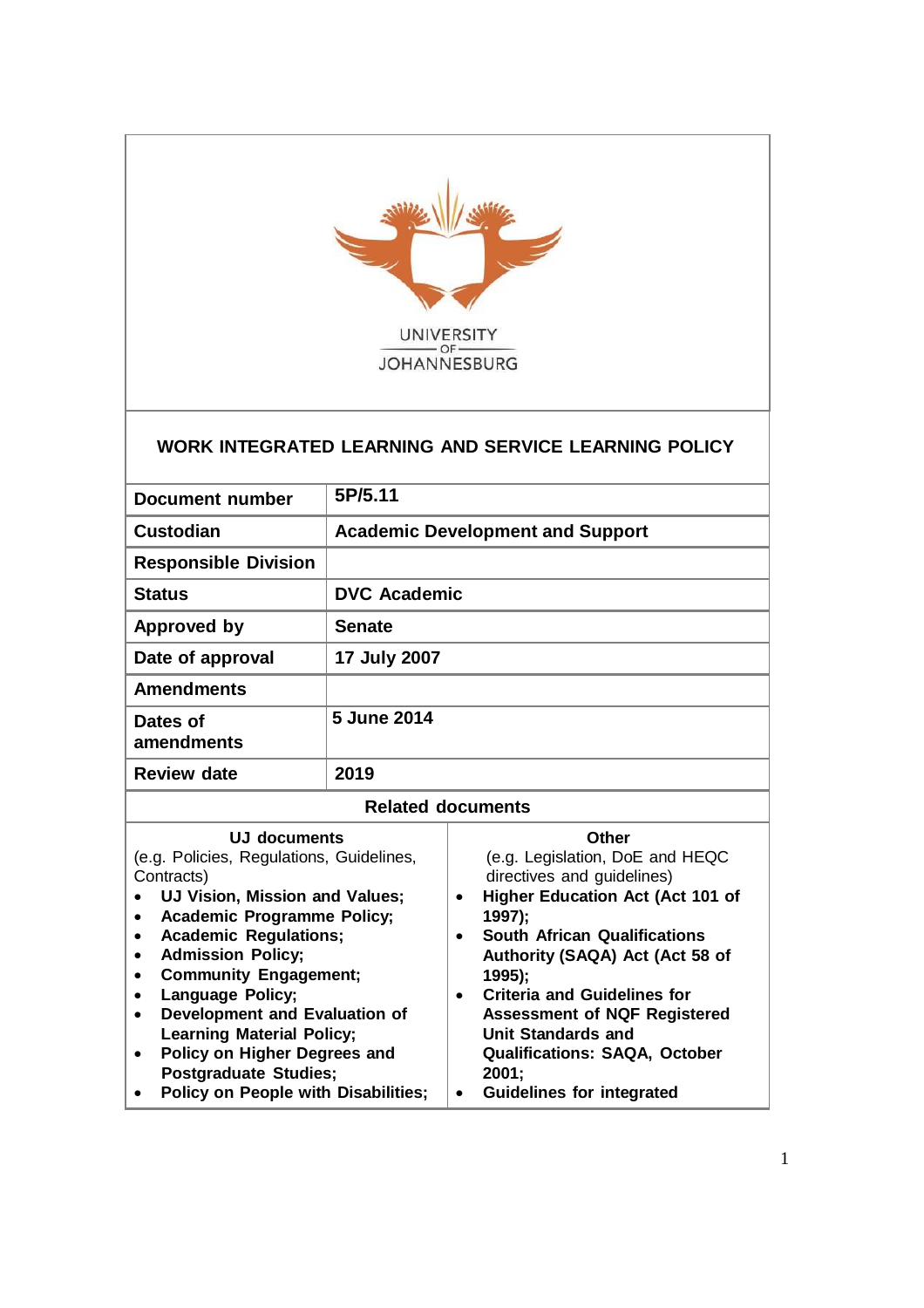| <b>Policy on Recognition of Prior</b><br>$\bullet$<br>Learning;<br><b>Staff Development Policy;</b><br>٠<br><b>Teaching and Learning Policy;</b><br>٠<br><b>Undergraduate Assessment</b><br>$\bullet$<br>Policy;<br>UJ Code of Academic and<br>$\bullet$<br><b>Research Ethics;</b><br>UJ Programme Review Manual;<br>$\bullet$<br><b>UJ Transport Policy;</b><br>$\bullet$<br><b>UJ Personal Accident Insurance</b><br>$\bullet$<br>Cover;<br><b>Guidelines for Good Practice for</b><br>$\bullet$<br><b>WIL at UJ.</b><br>Stakeholders affected by this | assessment: SAQA, September<br>2005.<br><b>Ministry of Education: National</b><br>Plan for Higher Education in<br>South Africa: February 2001;<br><b>CHE: Higher Education Quality</b><br>$\bullet$<br>Committee (HEQC) Criteria for<br><b>Institutional</b><br><b>Audits:</b><br>November, 2004;<br>• CHE: Higher Education Quality<br><b>Committee (HEQC) Criteria for</b><br><b>Programme Accreditation:</b><br>November, 2004;<br>Labour Relations Act (Act 66 of<br>1998);<br>• CHE Work-Integrated Learning Good<br>Practice Guide (2011);<br>• CHE Good Practice Guide for Service<br><b>Learning (2006);</b><br>• National Skills Development Strategy<br>(NSDS) III (2011);<br>• National Development Plan: Vision<br>2030 (2011);<br>• Higher Education Qualifications Sub-<br>Framework (2011);<br>• NQF Level Descriptors (2012)<br>• Protection of Private Information<br>(POPI) Act No 4 0f 2013;<br>• White Paper on Post-School<br><b>Education and Training (2013).</b><br><b>Executive Deans and Vice-Deans;</b><br>$\bullet$ |
|-----------------------------------------------------------------------------------------------------------------------------------------------------------------------------------------------------------------------------------------------------------------------------------------------------------------------------------------------------------------------------------------------------------------------------------------------------------------------------------------------------------------------------------------------------------|-------------------------------------------------------------------------------------------------------------------------------------------------------------------------------------------------------------------------------------------------------------------------------------------------------------------------------------------------------------------------------------------------------------------------------------------------------------------------------------------------------------------------------------------------------------------------------------------------------------------------------------------------------------------------------------------------------------------------------------------------------------------------------------------------------------------------------------------------------------------------------------------------------------------------------------------------------------------------------------------------------------------------------------------------|
| document (units and divisions that<br>should be familiar with it).                                                                                                                                                                                                                                                                                                                                                                                                                                                                                        | <b>Heads: Academic Departments;</b><br>$\bullet$<br>Lecturers (Part-time and Full-time);<br>$\bullet$<br><b>Executive Directors and Directors:</b><br><b>Academic Support Divisions;</b><br><b>Heads: Academic Support Units;</b><br>$\bullet$<br>Students.<br>$\bullet$                                                                                                                                                                                                                                                                                                                                                                                                                                                                                                                                                                                                                                                                                                                                                                        |
| Website address of this document:                                                                                                                                                                                                                                                                                                                                                                                                                                                                                                                         | <b>INTRANET</b>                                                                                                                                                                                                                                                                                                                                                                                                                                                                                                                                                                                                                                                                                                                                                                                                                                                                                                                                                                                                                                 |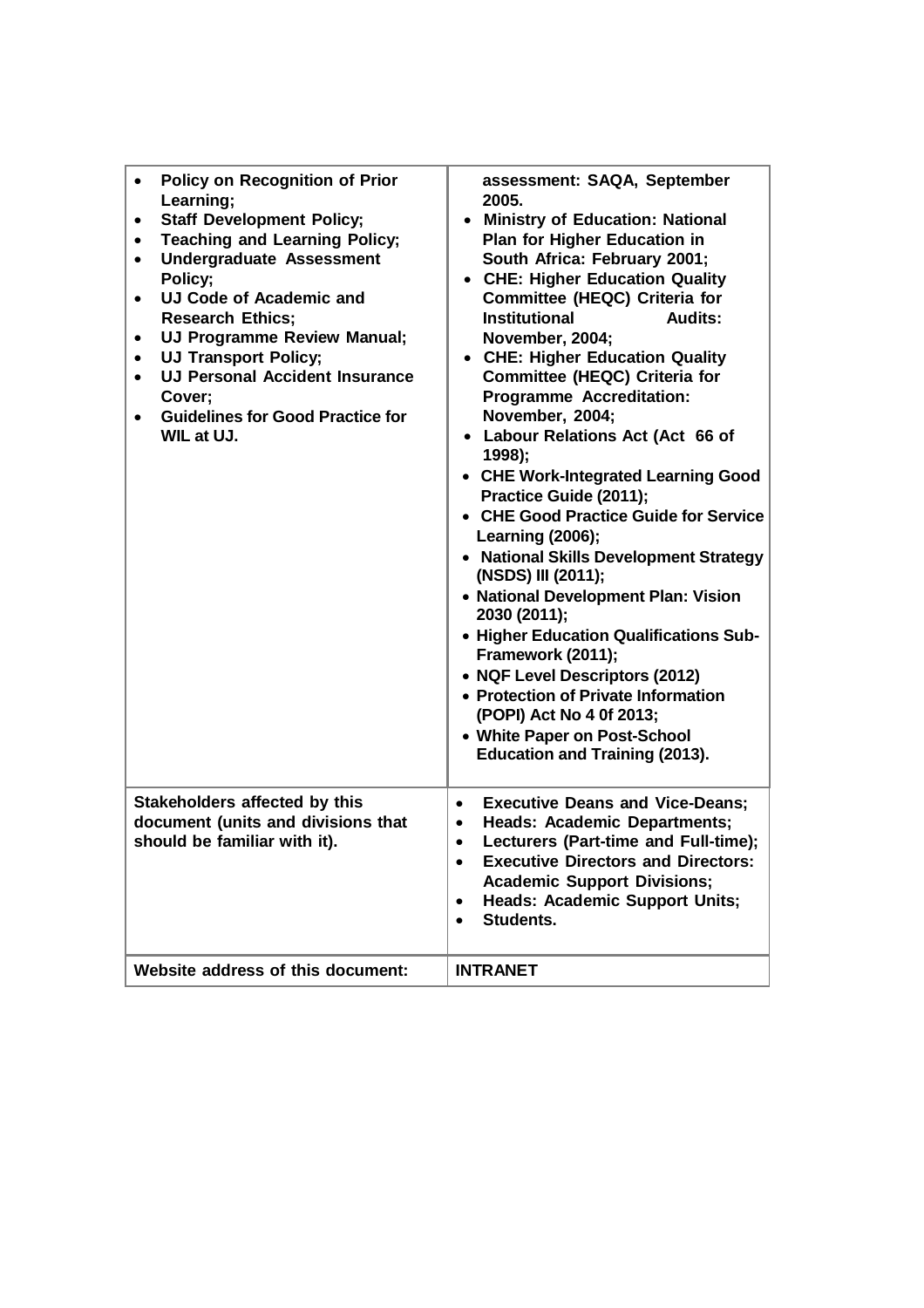# **CONTENTS**

| $\mathbf 1$      |                                                    |
|------------------|----------------------------------------------------|
| 2.               |                                                    |
| 3.               |                                                    |
| 4.               |                                                    |
| 5.               |                                                    |
| 6.               |                                                    |
| $\overline{7}$ . |                                                    |
| 8.               | ACADEMIC MANAGEMENT OF WIL AND SL 10               |
| 9.               |                                                    |
| 10.              |                                                    |
| 11.              |                                                    |
| 12.              | <b>REMUNERATION OF STUDENTS REGISTERED FOR WIL</b> |
|                  |                                                    |
| 13.              |                                                    |
| 14.              |                                                    |
| 15.              |                                                    |
|                  |                                                    |
|                  |                                                    |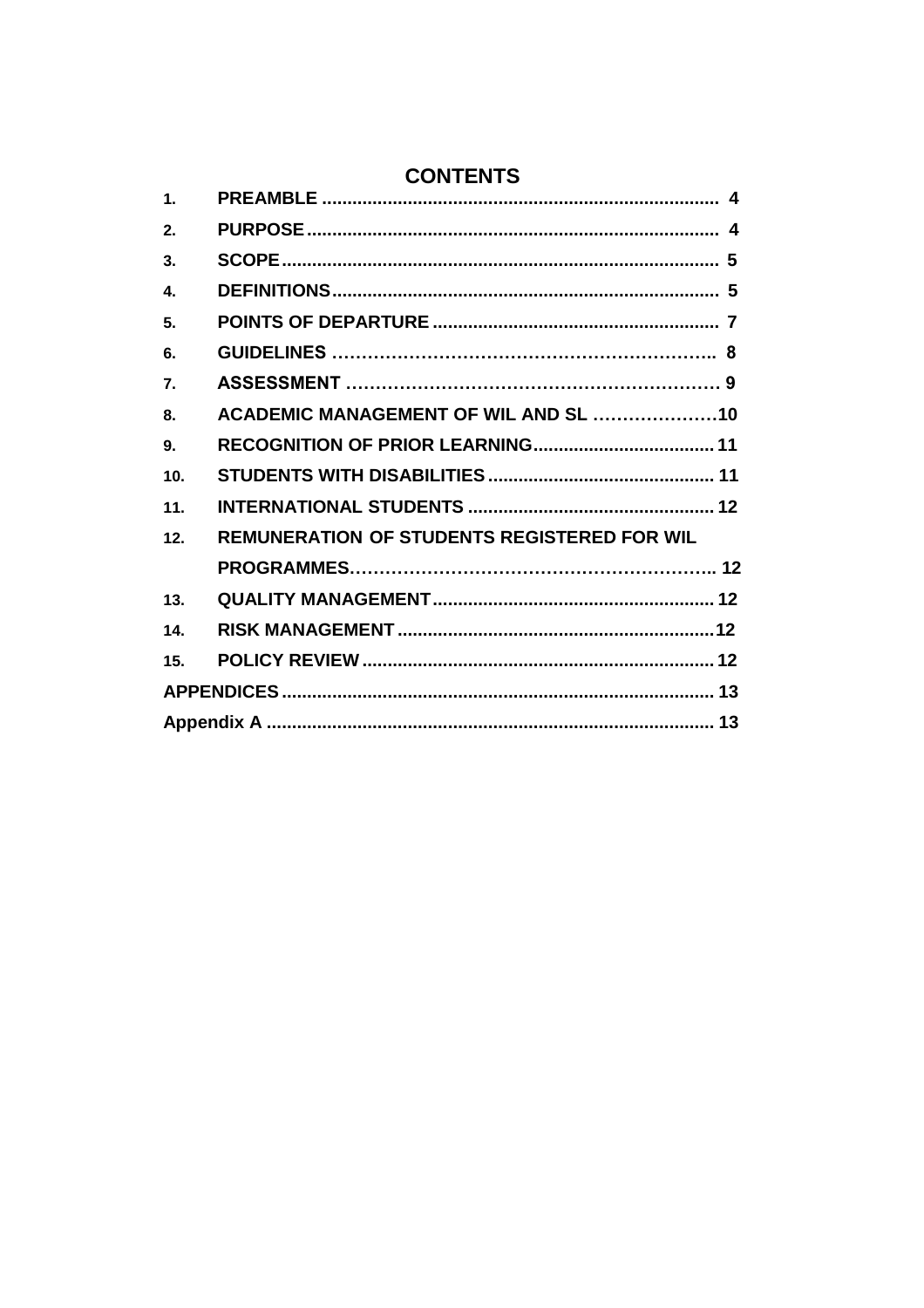#### <span id="page-3-0"></span>**1. PREAMBLE**

The University of Johannesburg provides a wide spectrum of academic programmes from formative general and professional to career-focused academic programmes that address national and regional imperatives, support transformation of the higher education system and advance the values of freedom, democracy, equality and human dignity.

**EXAMPRO LEARNING** AND SERVICE LEARNING POLICY<br> **EXAMBLE**<br>
The University of Johannesburg provides a wide spectrum of academic<br>
nogrammes from formative general and professional to career-focused<br>
constrained projections t Central to the University's mission statement of "Inspiring its community to transform and serve humanity through innovation and the collaborative pursuit of knowledge" lies the quality of its programmes and a commitment to offering academic programmes that have international recognition as well as national legitimacy, credibility and well understood academic, professional and careerorientated outcomes. A range of career-orientated academic programmes includes work integrated and service learning modules in which knowledge and skills acquired in the lecture hall and laboratory are complemented by contextualised well-structured authentic learning in work- based contexts and/or service activities aimed at addressing service needs in a community. The modules concerned are integrated into the respective academic programmes and are based on best practice in respect of curriculum development, programme design, programme structure, relevant module approval (internal and external) and learning activities.

The University takes note of the emerging terminology around the concept of Work Integrated Education (WIE), but will for the present standardise on and retain the use of the term Work Integrated Learning (WIL) in its programmes. Refer to Appendix A.

The Work Integrated Learning (WIL) and Service Learning (SL) Policy is the principal means by which the University assures the quality and standards of these modes of learning delivery.

#### <span id="page-3-1"></span>**2. PURPOSE**

The purpose of this policy is to:

- 2.1 establish a clear framework of regulations, guidelines and procedures for the design, implementation, monitoring, assessment and the review of the intended learning outcomes of WIL and SL modules as they pertain to the academic programmes concerned;
- 2.2 ensure that the academic programme and specific module outcomes meet the relevant statutory and professional body requirements, as well as academicrelated requirements;
- 2.3 provide benchmarks to guide the planning, development, design and implementation of WIL and SL to ensure institutional clarity and quality in the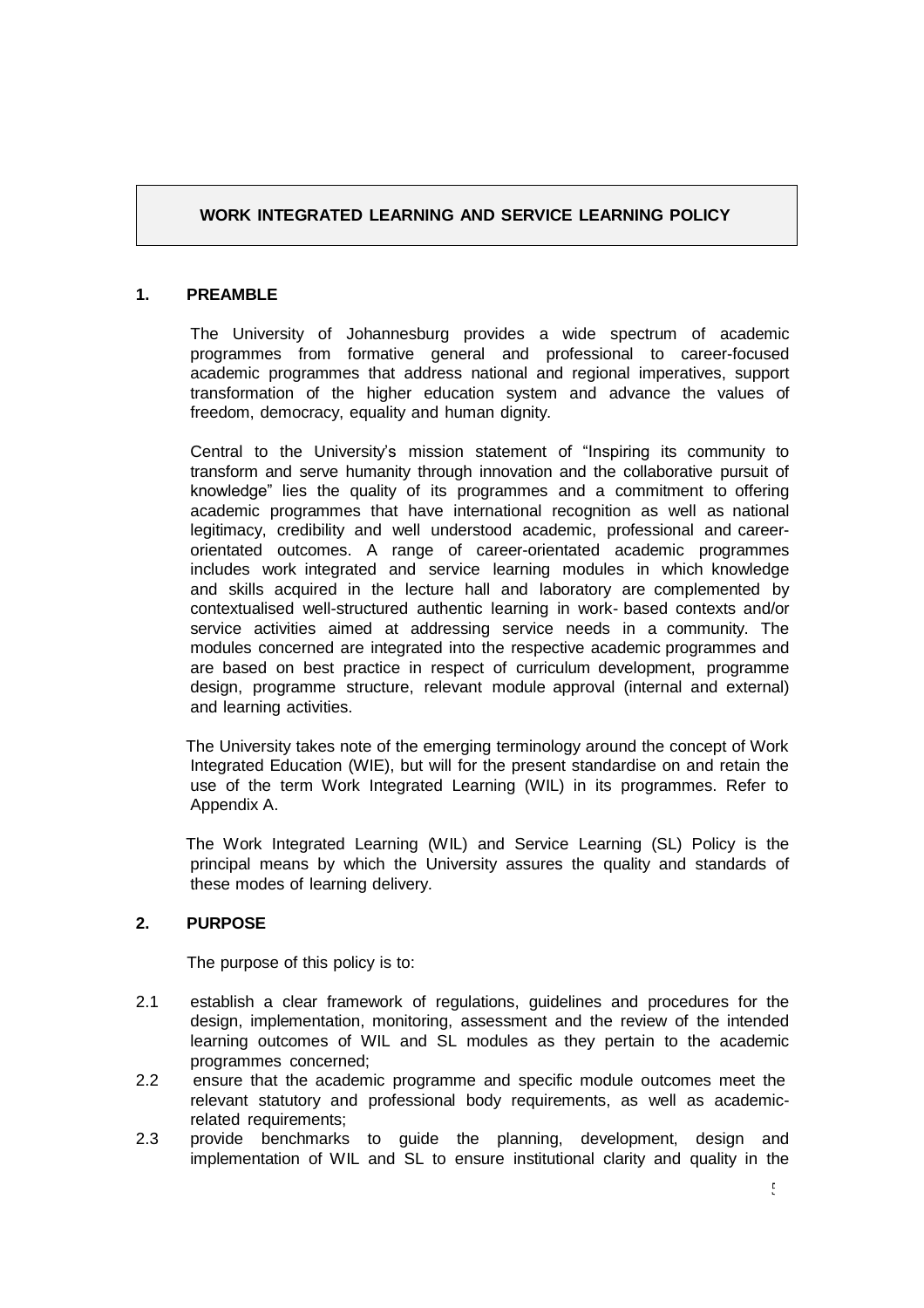management of these modules.

#### <span id="page-4-0"></span>**3. SCOPE**

This policy applies to all credit-bearing, subsidised academic programmes that contain a WIL or SL component and to all academic departments across all faculties and campuses offering such programmes.

#### <span id="page-4-1"></span>**4. DEFINITIONS**

For the purpose of this policy, unless otherwise stated, the following definitions shall apply:

#### **Table: Definitions and Clarification of Concepts**

| <b>Concepts</b>                | <b>Definition/Clarification</b>                                                                                                                                                                                                                                                                                                                                                                                                                                 |
|--------------------------------|-----------------------------------------------------------------------------------------------------------------------------------------------------------------------------------------------------------------------------------------------------------------------------------------------------------------------------------------------------------------------------------------------------------------------------------------------------------------|
|                                |                                                                                                                                                                                                                                                                                                                                                                                                                                                                 |
| <b>Academic Programme</b>      | A purposeful and structured set of learning<br>experiences (i.e. the teaching, learning and<br>assessment activities) that lead to a qualification<br>(degree, diploma or certificate).                                                                                                                                                                                                                                                                         |
| <b>Advisory Committee</b>      | The body through which the relevant academic<br>department and the workplace (industry,<br>commerce, public sector, community<br>organisation) and/or professional body cooperate<br>closely in the planning, organisation, monitoring,<br>assessment and review of WIL and SL.                                                                                                                                                                                 |
| <b>Community</b><br>Engagement | Initiatives and processes that employ the<br>knowledge capital and resources of a<br>higher education institution in the creation of<br>partnerships (be they structured within an<br>academic programme or not) between the<br>institution and communities that address the<br>development needs of such interest groups.<br>Such initiatives and processes are made<br>available by the institution to the interest groups<br>for no financial consideration. |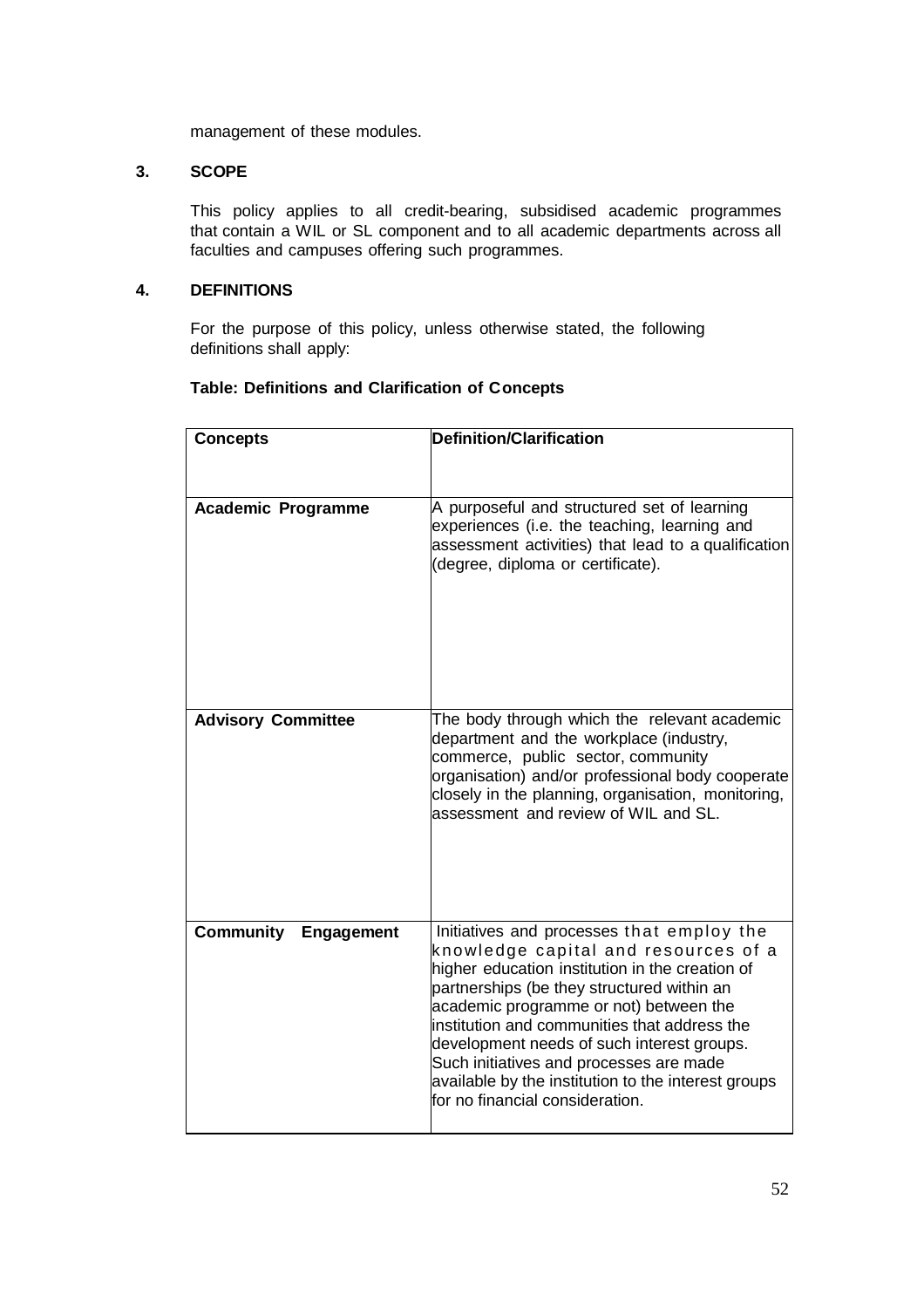| Internship       | The study-related service or employment,<br>primarily for the purpose of gaining experience<br>which may be required:<br>after the qualification has been attained, in<br>which case it is not part of the academic<br>programme and is excluded from this<br>framework; or<br>as a requirement for graduation, in which<br>case it falls within the ambit of this policy.<br>Articles are specific instances of internship,<br>occurring in the legal and accounting profession.<br>Articles may only be regarded as WIL if they<br>meet the requirements of WIL and are a<br>requirement for graduation.<br>(In the case of Intern Psychometrists and<br>Psychologists, students are required to apply<br>for their internships post graduation and go<br>through a selection process for placement.) |
|------------------|---------------------------------------------------------------------------------------------------------------------------------------------------------------------------------------------------------------------------------------------------------------------------------------------------------------------------------------------------------------------------------------------------------------------------------------------------------------------------------------------------------------------------------------------------------------------------------------------------------------------------------------------------------------------------------------------------------------------------------------------------------------------------------------------------------|
| <b>Mentor</b>    | The person responsible, on the part of the<br>industry/community organisation, for putting<br>the WIL or SL programme into effect as per<br>the agreement with the University Lecturer<br>and/or the department. It is possible for one<br>industry, community<br>person<br>(in<br>the<br>organisation etc.) to perform the roles of both<br>mentor and supervisor.                                                                                                                                                                                                                                                                                                                                                                                                                                     |
| <b>Mentoring</b> | The relationship between a person with more<br>experience and specific skills and one who<br>seeks to develop the skills and expertise of the<br>mentor.                                                                                                                                                                                                                                                                                                                                                                                                                                                                                                                                                                                                                                                |
| <b>Placement</b> | supervised learning experience,<br>$\mathsf{A}$<br>an<br>in.<br>authentic context, undertaken by a<br>student<br><b>SL</b><br>registered<br>WIL<br>who<br>has<br>for<br>a<br>or<br>module/programme.                                                                                                                                                                                                                                                                                                                                                                                                                                                                                                                                                                                                    |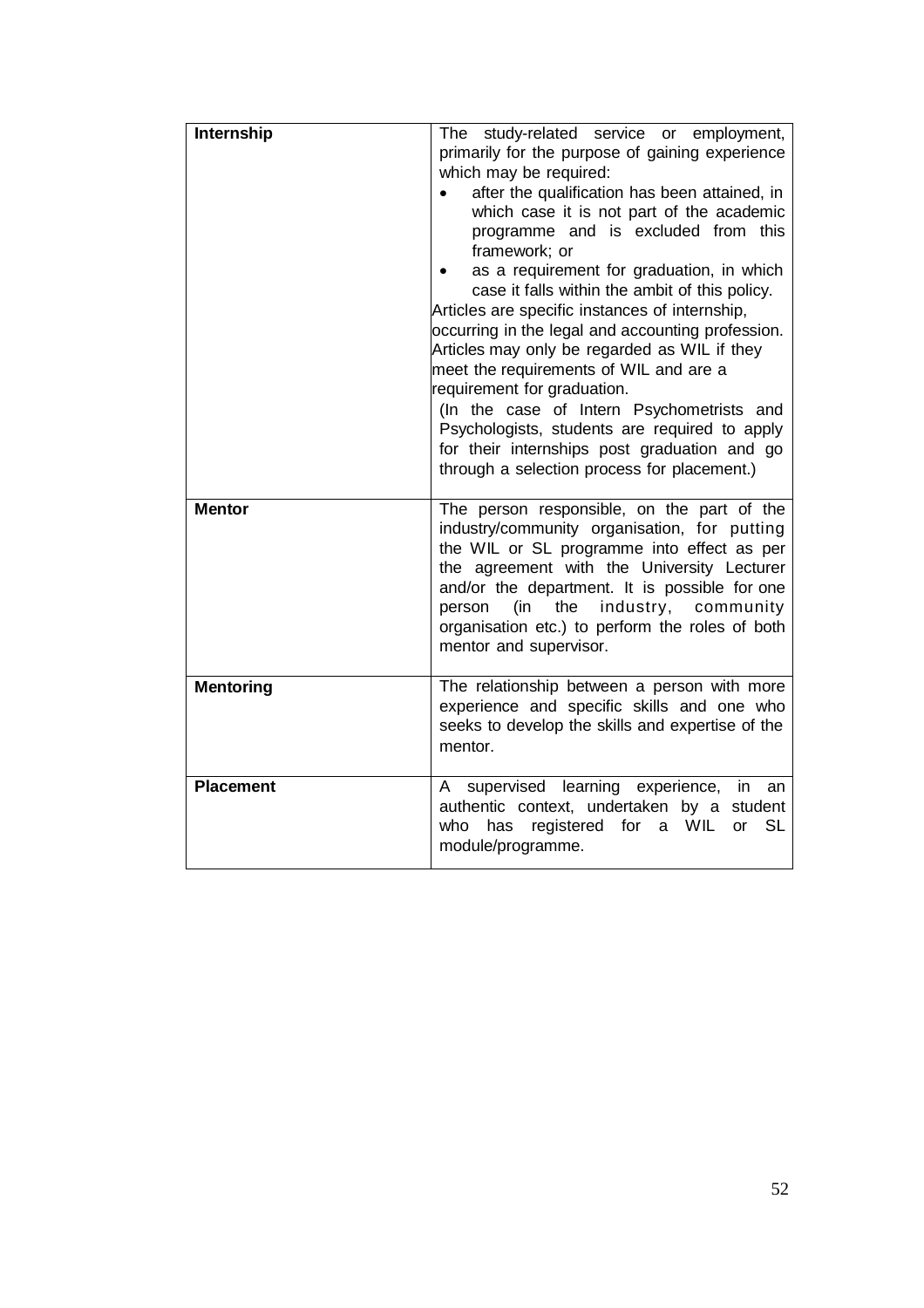| <b>Service Learning</b>         | A form of teaching and learning that is directed<br>at specific community needs and integrated<br>into a credit-bearing academic programme and<br>curriculum in which students participate in<br>contextualised, well-structured and organised<br>service activities<br>aimed<br>at<br>addressing<br>identified service needs in a community and<br>subsequently reflect on such experiences in<br>order to gain a deeper understanding of the<br>between curriculum<br>linkage<br>content<br>and<br>community dynamics as well as to achieve<br>personal growth and a sense of social and<br>The<br>civic<br>responsibility.<br>experience<br>is<br>the<br>and<br>takes<br>place<br>assessed<br>under<br>supervision and/or mentorship of a person/s<br>representing the community. A collaborative<br>partnership that enhances mutual reciprocal<br>teaching and learning among all members of<br>partnership<br>(lecturers<br>the<br>and<br>students,<br>members of the communities or representatives<br>of the service sector) is required. |
|---------------------------------|---------------------------------------------------------------------------------------------------------------------------------------------------------------------------------------------------------------------------------------------------------------------------------------------------------------------------------------------------------------------------------------------------------------------------------------------------------------------------------------------------------------------------------------------------------------------------------------------------------------------------------------------------------------------------------------------------------------------------------------------------------------------------------------------------------------------------------------------------------------------------------------------------------------------------------------------------------------------------------------------------------------------------------------------------|
| <b>Supervisor</b>               | A student's immediate superior/line manager<br>who carries the responsibilities of guiding,<br>supervising and assessing the student during<br>supervised work experience. Also referred to<br>as the clinical instructor or field supervisor. It is<br>possible for one person (in the company,<br>industry, community etc.) to perform the roles<br>of both mentor and supervisor.                                                                                                                                                                                                                                                                                                                                                                                                                                                                                                                                                                                                                                                              |
| <b>Work Integrated Learning</b> | The component of a learning programme that<br>focuses on the application of learning in an<br>authentic learning work-based context under<br>supervision<br>and/or<br>mentorship<br>of<br>the<br>a<br>the<br>person/s<br>representing<br>workplace.<br>It<br>addresses specific competencies identified for<br>the acquisition of a qualification that make the<br>learner<br>employable<br>and<br>assist<br>in<br>the<br>development of related personal attributes.<br>Workplace/<br>service<br>employees<br>and<br>professional<br>bodies<br>involved<br>are<br>in<br>the<br>of<br>assessment<br>the<br>learning<br>experience,<br>together with University academic employees.<br>Refer to Appendix A for other terms currently in<br>use.                                                                                                                                                                                                                                                                                                    |

### <span id="page-6-0"></span>**5. POINTS OF DEPARTURE**

5.1 The Higher Education Framework (HEQF) (October 2007), the Higher Education Qualifications Sub–Framework (2011), the South African Qualifications Authority (SAQA) level descriptors (2012), as well as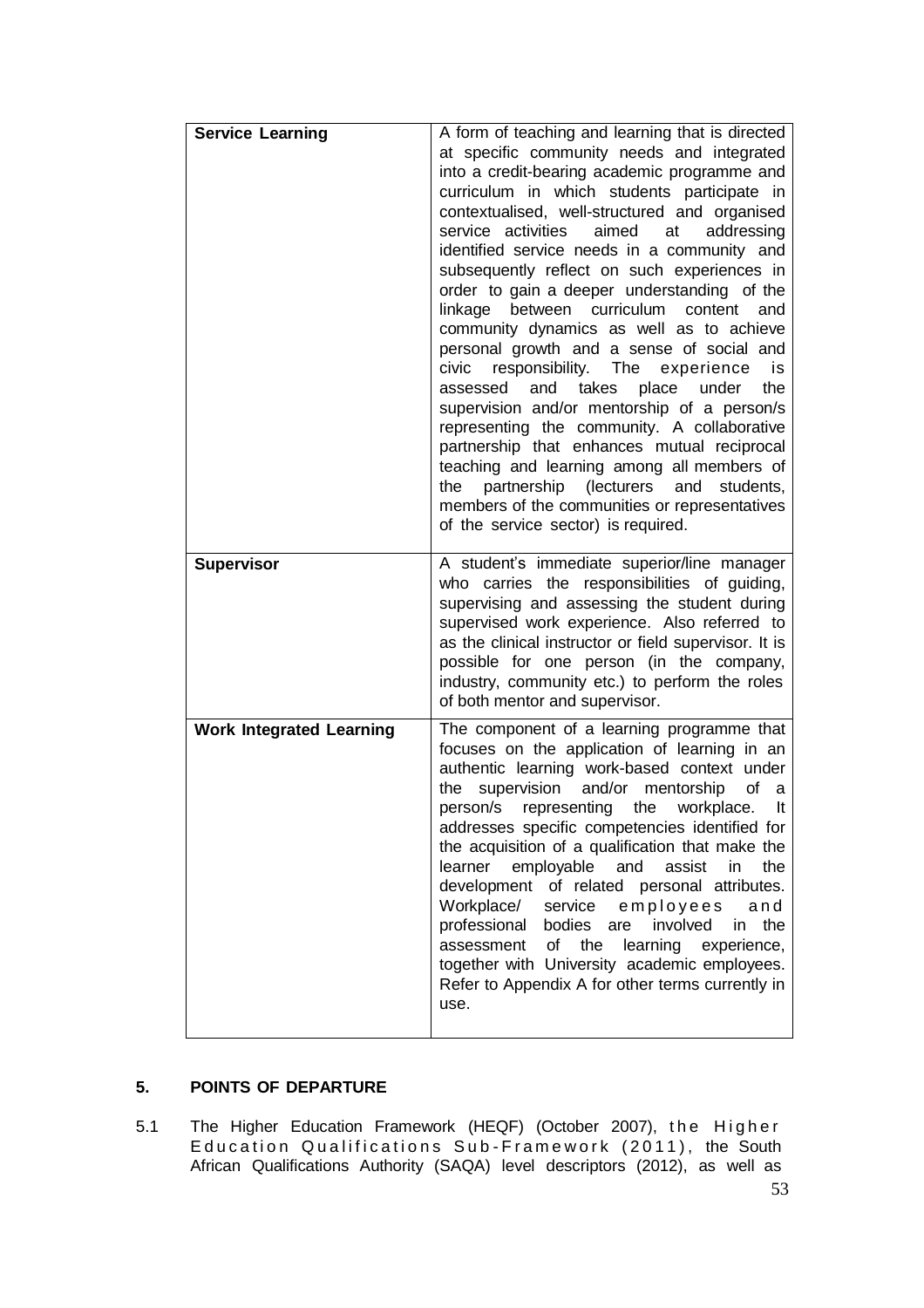nationally recognised guidelines such as HEQC criteria and HEQF requirements are used as a point of departure for WIL and SL module planning, development and design within the contextual framework of the academic programme concerned.

- 5.2 WIL and SL are aligned with the vision and mission of the University through the expansion of its intellectual learning and teaching capital into structured work experience and service-orientated activities aimed at addressing identified service needs in the community as well as the establishment of strategic partnerships for the placement of students in authentic and controlled work environments or for addressing identified needs in the community for the purpose of redress, empowerment of communities and social justice, while not excluding WIL/SL activities that take place within University established structures.
- 5.3 The University as an engaged university is committed to interacting with communities, whether internal or external, in a reciprocal relationship where both or more parties (the students, community, potential employers and the University) benefit from the relationship.
- 5.4 This policy, in respect of SL in particular, is inextricably linked to the University's Policy on Community Engagement.
- 5.5 The University has identified the terms *work integrated learning* and *service learning* as the most appropriate terminology to describe learning that takes place in an authentic work or a service orientated environment.
- 5.6 The University makes a clear distinction between WIL and SL, acknowledging differences in areas such as philosophy, programme management, programme and module structure, student involvement and institutional support, as determined by the faculties/academic departments, approved by Senate and contained in the relevant Faculty Rules and Regulations.
- 5.7 WIL and SL address specific competencies identified for the acquisition of a qualification.
- 5.8 WIL and SL are coherently designed as an integral part of the academic programme concerned. The structure and content of the module/s are clearly reflected in the purpose of the academic programme, its outcomes, criteria and assessment processes. Associated faculty guidelines and regulations demonstrate how these are given effect and specify any further requirements such as professional or statutory body stipulations, and any other special responsibilities.

#### <span id="page-7-0"></span>**6. GUIDELINES**

The following guidelines pertain:

#### 6.1 **Programme Structure**

All academic programmes containing WIL and SL modules are subject to the same programme design and development principles, with due regard to national and professional requirements as promulgated. The University's *Academic Programme Policy* and *Guidelines for the Approval, Accreditation, Registration and Amendment of Subsidised and Non-subsidised Academic Programmes* are in accordance with the standards stipulated by the HEQC.

#### 6.2 **Work integrated Learning (WIL) and Service Learning (SL) Module Structures**

WIL and SL (including WIL/SL learning that takes place within University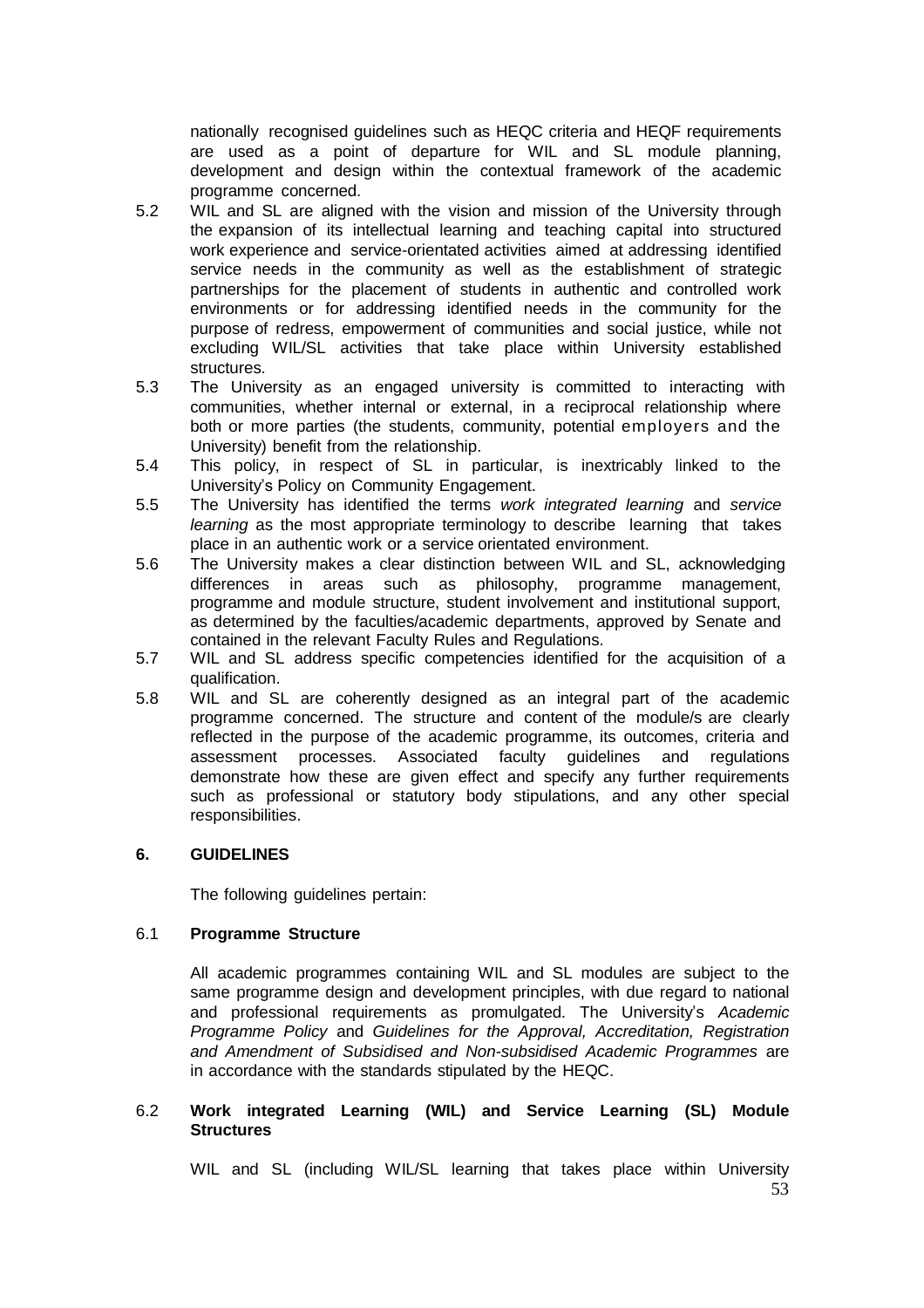established structures) are integral parts of an academic programme adhering to the principles of curriculum development. As such:

- 6.2.1 each module provides specific learning outcomes and assessment criteria that are aligned with the purpose and exit-level outcome of the programme concerned;
- 6.2.2 WIL or SL modules may be structured as follows:
	- a. a separate WIL or SL module/s in which curriculum coherence is clearly demonstrated;
	- b. overarching/floating module/s in which WIL or SL is integrated across a number of modules in the programme in which curriculum coherence is clearly demonstrated;
	- c. WIL or SL is coherently integrated into one or more of the modules of the academic programme and contributes to the credit value of the module/programme concerned;
- 6.2.3 all modules are pitched at an appropriate NQF level and allocated SAQA credit values.

#### **6.3 Credit Values**

- 6.3.1 Credit values, as the means of indicating the time (notional hours) that the average learner takes to master the outcomes for a particular unit of learning are curriculum based.
- 6.3.2 In the event that professional bodies stipulate the credit requirements compliance is a prerequisite for the qualification.
- 6.3.3 The number of hours spent on WIL and SL is determined by the relevant professional body, academic department or programme in consultation with partners, approved by Senate and contained in the Faculty Rules and Regulations.

#### **6.4 WIL Opportunities and SL Experiences**

- 6.4.1 WIL opportunities and SL experiences are appropriate to the module outcomes and assessment criteria, aligned with the purpose of the programme and in accordance with the provisions of the Teaching and Learning Policy.
- 6.4.2 A learning guide is available as a hard copy and/or electronically for every WIL and SL module (see also 6.2.2) taking into account the module outcomes and assessment criteria in addition to other documentation required to facilitate and record the learning experience, e.g. log books and monitoring guidelines.

#### **7. ASSESSMENT**

- 7.1 Assessment is conducted in accordance with the provisions of the University's Assessment Policy, Higher Degrees and Postgraduate Studies and Faculty Policies, approved by Senate and contained in the Faculty Rules and Regulations.
- 7.2 Appropriate formative and summative assessment strategies are developed in collaboration with all the constituents involved in the partnership.
- 7.3 Assessments are conducted in collaboration with the partners concerned.
- 7.4 Assessment requirements are clearly communicated to the students, as is the contribution of the WIL or SL component to the student's progression each year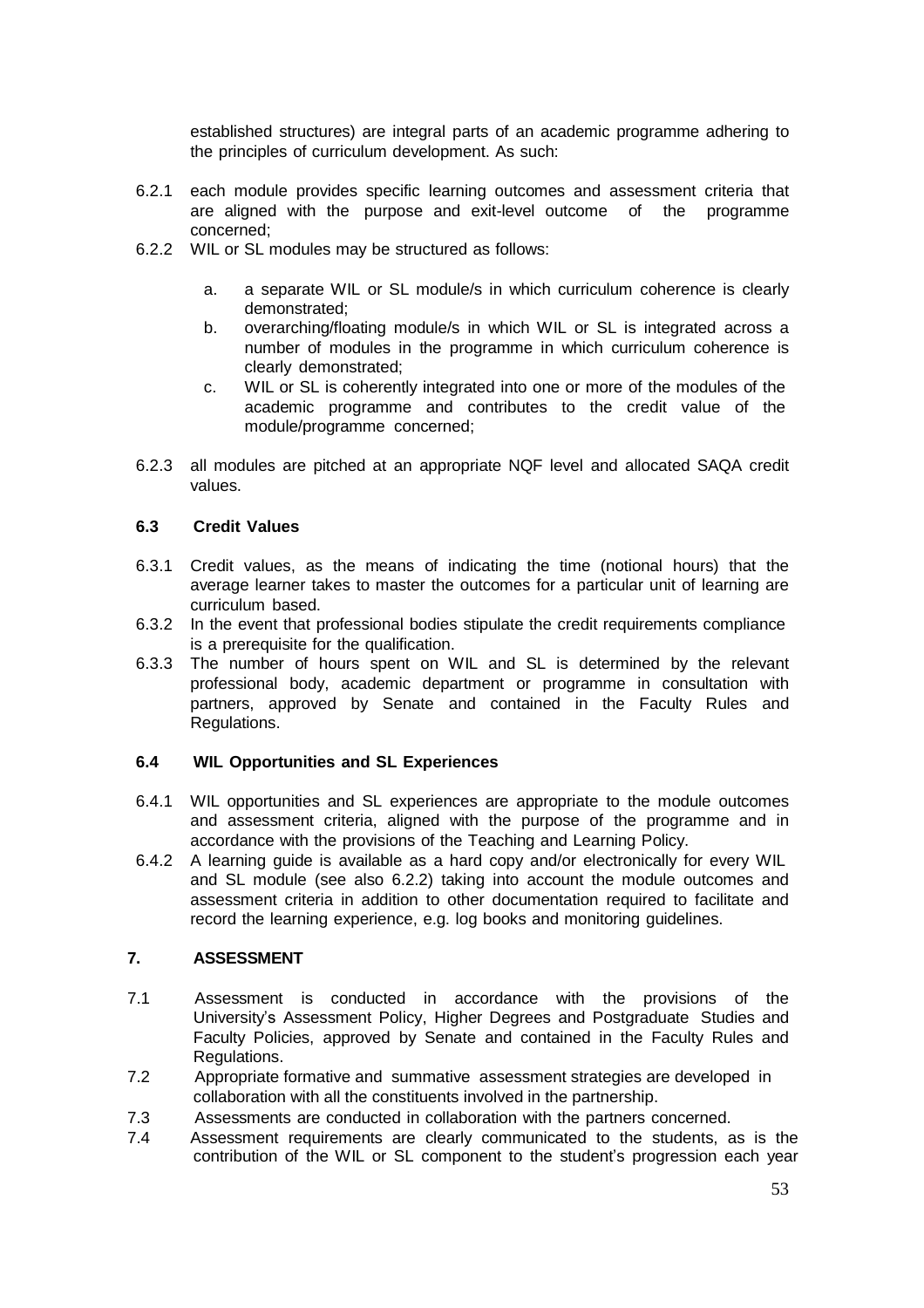and his/her attainment of the qualification.

- 7.5 Monitoring and capturing of student progress are conducted in liaison with the facilitators, mentors and assessors from both the University and the workplace/community, as applicable. The University's administrative system is used to regulate and systematically record and monitor student progress.
- 7.6 A suitably qualified and/or experienced industry co-assessor/s (as applicable), who<br>is familiar with the module orprogramme is familiar with the module orprogramme outcomes and assessment criteria, the assessment methods, recording procedures, additional learning support, etc., is included.

#### <span id="page-9-0"></span>**8. ACADEMIC MANAGEMENT OF WIL AND SL**

#### **8.1 The University and Workplace/Community Partnerships**

- 8.1.1 In the context of WIL and SL, joint partnerships are established between the University and the workplace (e.g. industry, commerce, public sector) or community organisation (as represented by its leaders) with a view to collaborating closely in the planning, organisation, implementation, assessment and review of WIL and SL programmes.
- 8.1.2 The collaborative learning venture between the University and place of work or community organisation is fully documented, e.g. as in a learning agreement or memorandum of understanding.
- 8.1.3 In instances where the University functions as a place of learning and a place of work e.g. clinics owned by the University and managed by the same academic department that offers the WIL or SL module/programme, the role and responsibilities of the University/academic department as a place of learning is clearly distinguished from the University as a place of work.
- 8.1.4 In instances where a support or service unit in the University provides WIL or SL opportunities to students from an academic department, e.g. Psychology, the partnership between the department and/or faculty and the service or support unit is documented, e.g. as in a memorandum of understanding or learning agreement.
- 8.1.5 The faculty and academic department concerned takes ownership of the learning opportunities and experiences they provide in respect of WIL and SL, as well as the core activities of teaching, mentoring, learning and assessment, and is accountable for the quality of the WIL and SL module/s and its/their integration within the academic programme.

#### **8.2 Faculty Management**

- 8.2.1 The management and administration pertaining to WIL and SL are the responsibility of the faculty and academic departments concerned in compliance with related University policies and regulations.
- 8.2.2 WIL and SL comply with criteria determined by the Council for Higher Education as contained in the Criteria for Programme Accreditation (November 2004) viz. Criterion 1, 7 and 15.
- 8.2.3 WIL and SL are aligned with requirements stipulated by professional bodies.
- 8.2.4 Advisory Committees, as authorised sub-committees of the faculty, are constituted for each academic programme that includes WIL or SL module/s as components of the academic programme.
- 8.2.5 All new academic programme submissions for Senate approval purposes shall clearly specify the WIL or SL component in respect of resource implications such as estimated income (fees, subsidy) and associated costs as they pertain specifically to WIL or SL, e.g. industry contacts, supervisory visits, transport and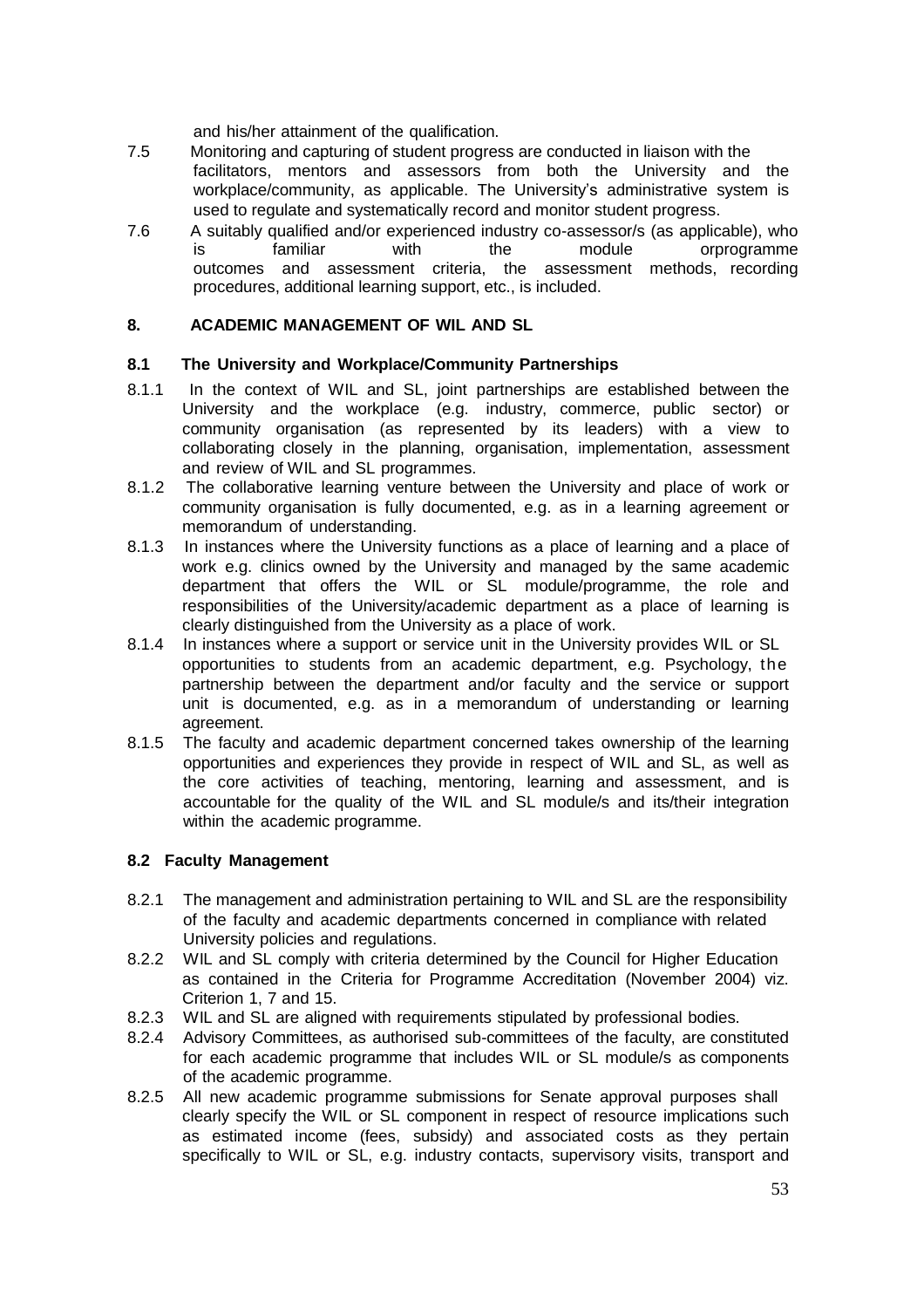the support units.

- 8.2.6 Appropriately qualified academic employees are dedicated to oversee the functions associated with the implementation of WIL and SL.
- 8.2.7 The University carries liability insurance for academic employees and students that may arise from WIL or SL activities on or away from the premises of the University. Should students enter into a formal contract of employment with an employer for the WIL component of their studies, the contract is between the student and the company concerned with liability cover provided under the Compensation and Diseases Act and the Occupational Health and Safety Act.
- 8.2.8 A WIL or SL placement agreement that stipulates the learning outcomes pertaining to the placement, the responsibilities of all concerned, the lines of authority and grievance procedures, is signed by the academic department concerned, the student, the WIL or SL partner and professional body, as applicable. (A placement agreement does not constitute an employment contract.)

### **8.3 Institutional Support: UJ WIL and SL Forum**

- 8.3.1 WIL and SL are broadly overseen by a UJ WIL and SL Forum.
- 8.3.2 Support for WIL and SL-related matters is offered by the UJ WIL Coordinator.
- 8.3.3 The role and responsibilities of the UJ WIL Coordinator to include:
	- 8.3.3.1 Representing UJ on WIL-related matters
	- 8.3.3.2 Serving as a contact point for WIL-related matters for UJ
	- 8.3.3.3 Arranging UJ WIL Forum meetings and serving as Secretariat for such
	- 8.3.3.4 Providing and keeping records of WIL Forum meeting documentation
	- 8.3.3.5 Providing timely WIL-related reports (including statistics) as required
	- 8.3.3.6 Providing a WIL update report at each UJ WIL Forum meeting
	- 8.3.3.7 Submission of an Annual Report for WIL
	- 8.3.3.8 Promoting work integrated education, including WIL, at UJ
	- 8.3.3.9 Attending relevant WIL meetings
	- 8.3.3.10 Supporting Faculties on WIL-related matters
	- 8.3.3.11 Keeping abreast of UJ, national, regional and international experiential education and skills development-related developments and reporting on these
	- 8.3.3.12 Participating on structures such as the Southern African Society for Cooperative Education (SASCE)
	- 8.3.3.13 Submission of an annual budget for WIL
	- 8.3.3.14 Ensuring that the UJ WIL website is up to date
	- 8.3.3.15 Facilitating WIL training for new WIL coordinators.

### **9. RECOGNITION OF PRIOR LEARNING (RPL)**

- 9.1 Students who possess previously acquired learning that equates to the stipulated learning outcomes of the specific WIL academic programme module/s may apply for recognition and accreditation in accordance with the University's Recognition of Prior Learning Policy.
- 9.2 RPL has no application in respect of SL.

### <span id="page-10-0"></span>**10. STUDENTS WITH DISABILITIES**

- 10.1 Students with disabilities may be taken into consideration for registration for programmes that include WIL or SL in accordance with the provisions of the University's People with Disabilities and Undergraduate Student Admission Policies as well as the Academic Regulations and provisions as stipulated by the professional body where relevant.
- 10.2 It is the prospective student's responsibility to inform the University and the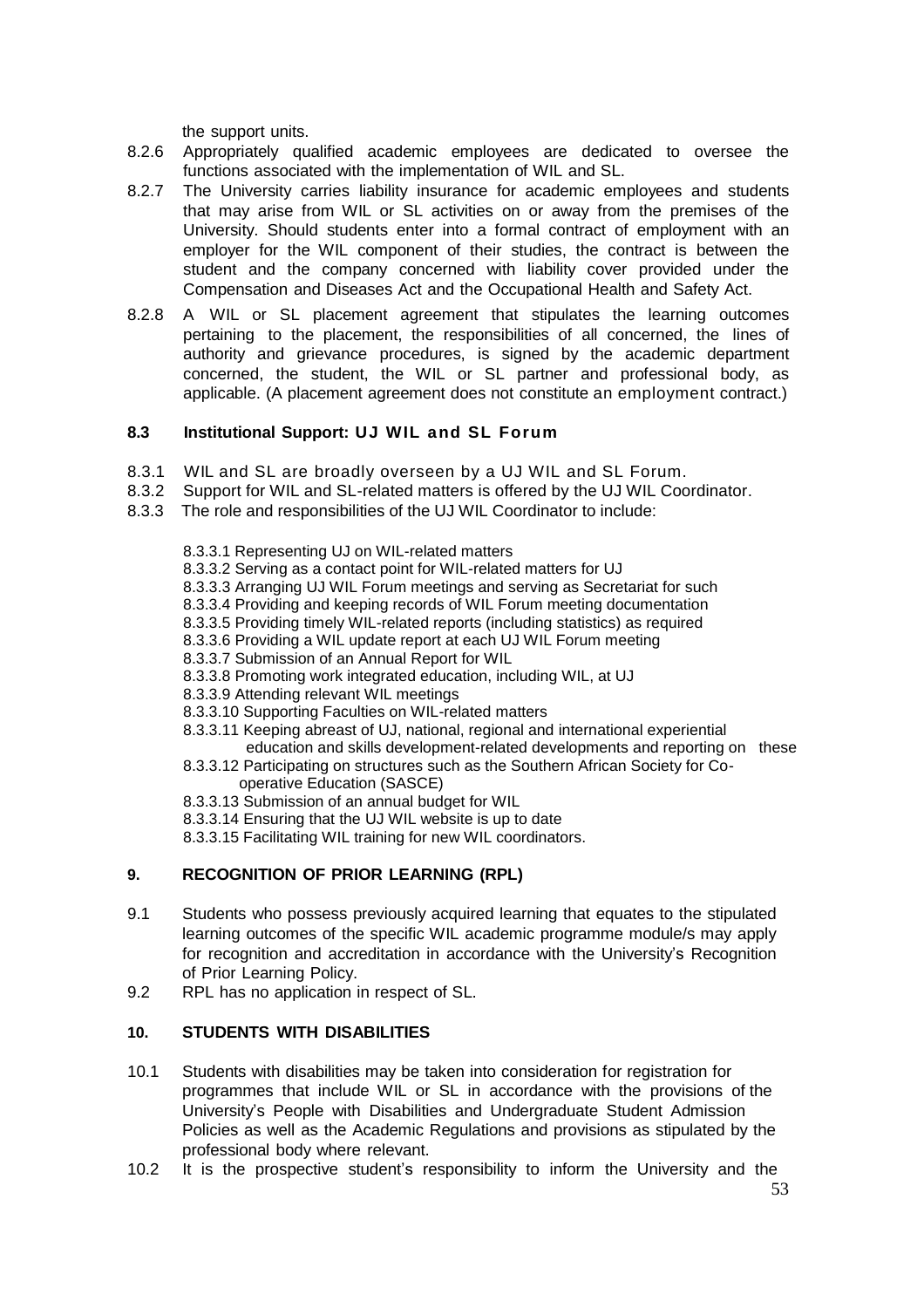industry/community organisation in this regard and to declare such disability to the relevant professional body.

#### **11. INTERNATIONAL STUDENTS**

International students, once registered for a programme that includes WIL or SL, are required to fulfil all the requirements of such programmes and are supported in this as is any other student registered at the University.

#### **12. REMUNERATION FOR STUDENTS REGISTERED FOR WIL PROGRAMMES**

- 12.1 The purpose of WIL is to achieve competency in stipulated learning outcomes In a structured learning module/s that occurs in an approved environment for allocation of academic credits. Remuneration, if any, received by a student during this period is not a precondition of the WIL experience.
- 12.2 Whilst faculty/academic departments may advise on the matter of possible remuneration during WIL, all arrangements and contracts in this regard remain between the student and the WIL organisation.

#### <span id="page-11-0"></span>**13. QUALITY MANAGEMENT**

- 13.1 The institutional audit and programme accreditation requirements, as stipulated by the HEQC to assure quality of academic programmes with a view to continuous improvement, include management of the quality of the planning, development and design of all modules, including WIL and SL modules, within all programmes.
- 13.2 The management of quality in WIL/SL programmes and related arrangements is the responsibility of the relevant academic department and faculty and is conducted in accordance with the provisions of the Academic Programme Policy and Faculty Policy as approved by Senate

#### <span id="page-11-1"></span>**16. RISK MANAGEMENT**

Students who are completing their WIL or SL as part of their academic programmes shall be covered in accordance with the Risk Management Policy of the University.

#### **17. POLICY REVIEW**

The policy review will be conducted in accordance with the approved University Policy on Policy Development and takes place in consultation with the relevant quality assurance structures at faculty and institutional level under the auspices of the official custodian of this policy, namely Academic Development and Support.